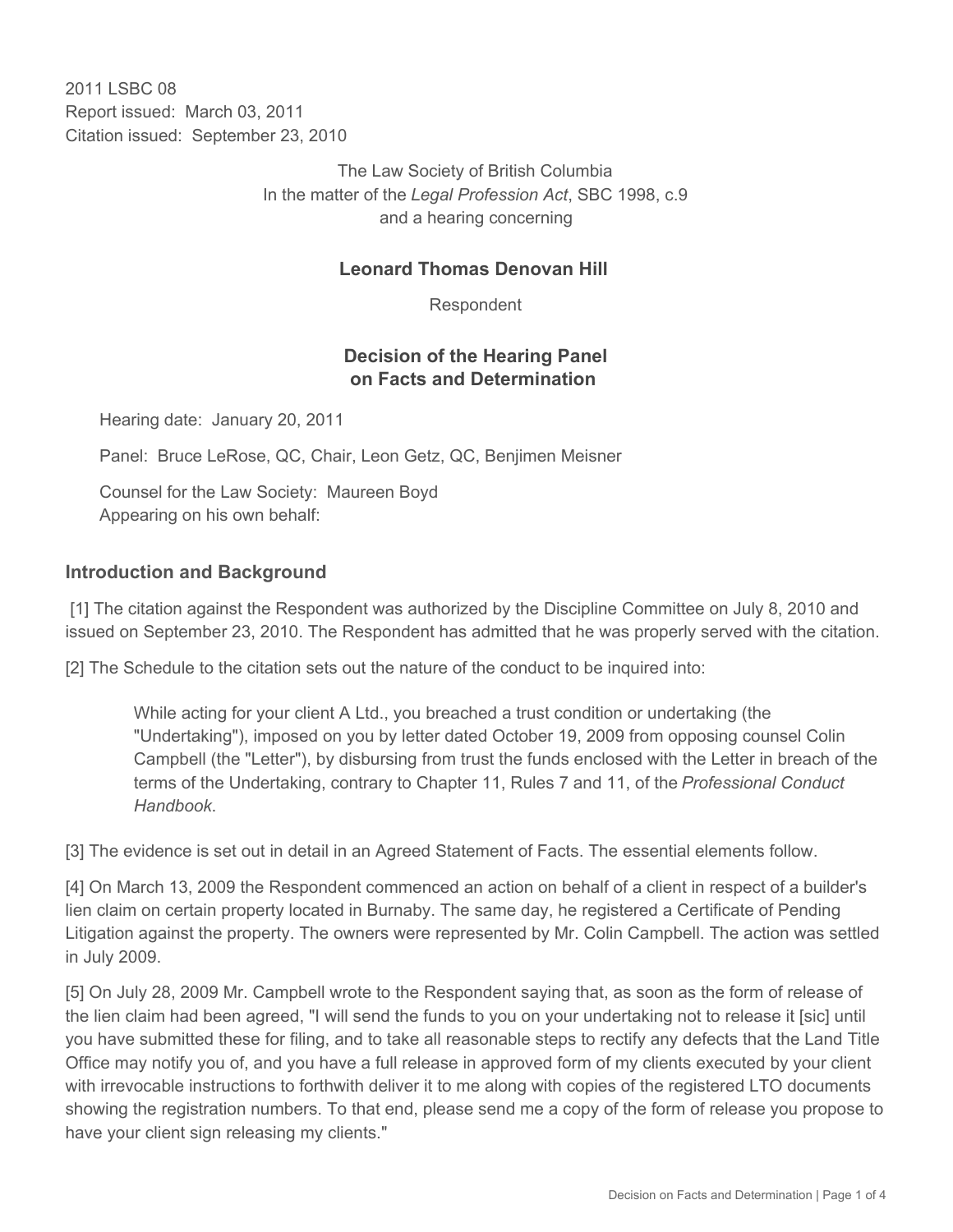[6] Sometime in September or October 2009, the form of release was settled. It was executed by the Respondent's clients on October 5. On October 13 the Respondent sent Mr. Campbell a copy of the executed release and asked that Mr. Campbell forward payment "in due course".

[7] On October 19, 2009, Mr. Campbell sent the Respondent a trust cheque for \$11,500 payable to the Respondent in trust. The cheque was sent under cover of a letter (the "Undertaking Letter") that explained that it was being sent on the Respondent's undertaking

not to release any part of those funds from trust, except to return them to [Mr. Campbell] on demand if you are unable to comply with this undertaking within a reasonable time, until:

1. you have submitted the discharges of the claim of lien and certificate of pending litigation for filing, and to take [sic] all reasonable steps to rectify any defects that the Land Title Office may notify you of,

2. you have endorsed and submitted for filing the enclosed consent dismissal order ... , and

3. you have received irrevocable instructions from your client to promptly deliver the entered consent dismissal order to me it to me [sic] along with copies of the registered discharges [sic] documents showing the registration numbers, and the original executed release. ...

[8] The Respondent admits that he received this letter and the cheque. On October 22, 2009 he deposited the cheque into his trust account, and on October 23, 2009 he withdrew \$840 to pay his account and paid the balance of \$10,660 to his client. When he did this, he had not complied with any of the conditions referred to in Mr. Campbell's letter of October 19. In fact, they were not complied with until various dates in January, 2010.

[9] In late December 2009 and early January 2010 there were various written exchanges between Mr. Campbell and the Respondent. On January 15, 2010 Mr. Campbell asked whether the Respondent still held the \$11,500 in trust and, if not, when the funds had been paid out. He repeated that enquiry on two separate occasions later the same day, on the last of these demanding a response by noon on January 18. On January 18 the Respondent responded with the advice that the funds had been disbursed on October 23, 2009. He added: "Sorry this escaped my attention. The Release of the lien discharge, Certificate of Pending Litigation discharge letter and the Consent Dismissal *were all ready to be filed*." (emphasis added)

[10] Mr. Campbell reported the matter to the Law Society on January 18, 2010.

## **The Position of the Respondent**

[11] The Respondent does not dispute any of the facts recited above. He admits that the cheque and the Undertaking Letter were received in his office and that he disbursed the funds on October 23, 2009 when none of the terms of the undertaking imposed upon him had been fulfilled.

[12] On the face of it, the Respondent's agreement to these facts seems to make the conclusion inescapable that he committed a breach of his undertaking.

[13] The Respondent, however, denies this. He says that, when he disbursed the funds on October 23, he was unaware of the Undertaking Letter or its contents. Although the Undertaking Letter was received in his office (and he had previously been advised - (see paragraph [5] above) - that it was coming) he did not in fact know anything about it. His evidence to us on this point is succinctly summarized in a letter that he wrote to the Law Society on March 2, 2010.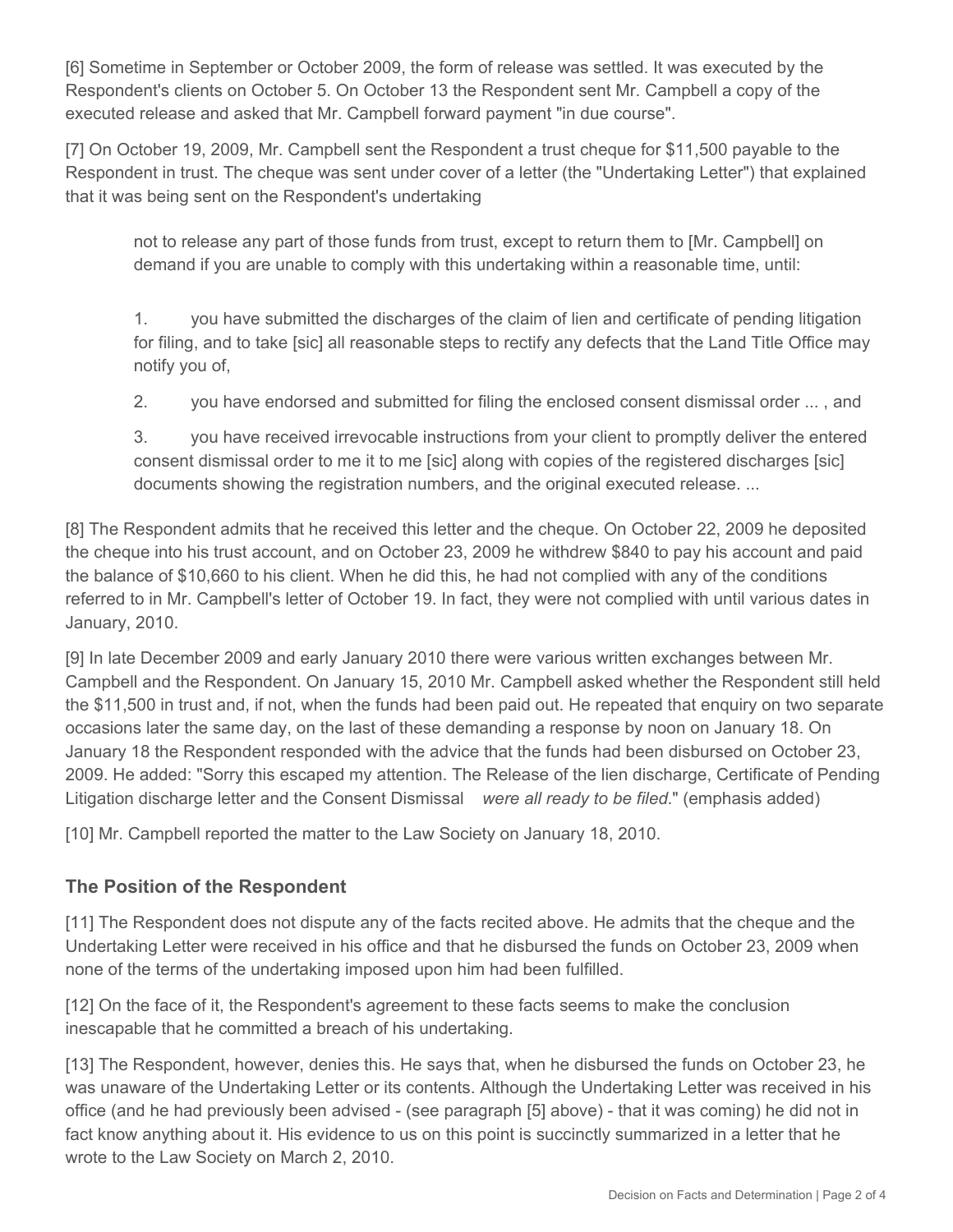[14] After noting that, when the funds were disbursed the documents required to be filed to satisfy the terms of the undertaking were "all ready and sitting in the file," although they had not been filed, the Respondent said that he "believed that the filing had been done." He continued:

The problem in complying with undertakings [sic] seems to have been that when Mr. Campbell's letter of October 19, 2009 came in, it was scanned but the original letter was misplaced so was not in the file when the cheque was cut. So I did not see it.

[15] The Respondent's contention, as we understand it, is that he cannot be found to have committed a breach of an undertaking of which he was unaware. His contention is a novel one.

# **Discussion**

## **Is the Respondent's claim credible that he was unaware of the undertaking?**

[16] In our view, the Respondent's contention that he was unaware of the fact that he was subject to an unfulfilled undertaking stretches credulity. In his March 2, 2010 letter to the Law Society, the Respondent said: "I did know what had to be done in terms of documents to be filed in a case of this nature." In a subsequent letter to the Law Society, dated April 6, 2010, he noted that "I do this kind of work all the time and pay close attention to what opposing counsel's requirements are one [sic] before funds can be disbursed." In giving evidence before us he agreed that it is quite common in builders' lien practice for documents or funds to be exchanged on undertakings, and he testified that he has an active practice in this field. He had been advised in July 2009 that a cheque would be delivered to him on undertakings. In these circumstances the Respondent's contention that he was unaware of the existence of the undertaking or that its terms were unfulfilled, seems to us simply implausible. We give it no credence.

[17] If we are right about that and the Respondent knowingly committed a breach of undertaking, it seems to us to follow, having regard to a very well established line of authority, including such cases as *Law Society of BC* v. *Richardson*, 2009 LSBC 07, that he is guilty of professional misconduct.

#### **Does it make any difference if the Respondent was in fact unaware of the undertaking?**

[18] But even if we are wrong and the Respondent's claim of ignorance is taken at face value, we do not think that this changes the result.

[19] In *Law Society of BC v. Martin,* 2005 LSBC 16 the hearing panel said that the test of whether there has been professional misconduct is:

whether the Respondent's behaviour displays culpability which is grounded in a fundamental degree of fault, that is whether it displays gross culpable neglect of his duties as a lawyer.

[20] In *Re: Lawyer 10,* 2010 LSBC 02 a review panel said (at paragraphs [31]):

The formulation of the marked departure test developed in *Hops*, [1999] LSBC 29 and *Martin* is complete only if one adds the factor that the conduct must be culpable or blameworthy. Both decisions make findings that the conduct in question was a marked departure from the norm and that the member was culpable. To put it more precisely, it may not be professional misconduct if one's conduct falls below the norm in a marked way if that occurs because of: a) events beyond